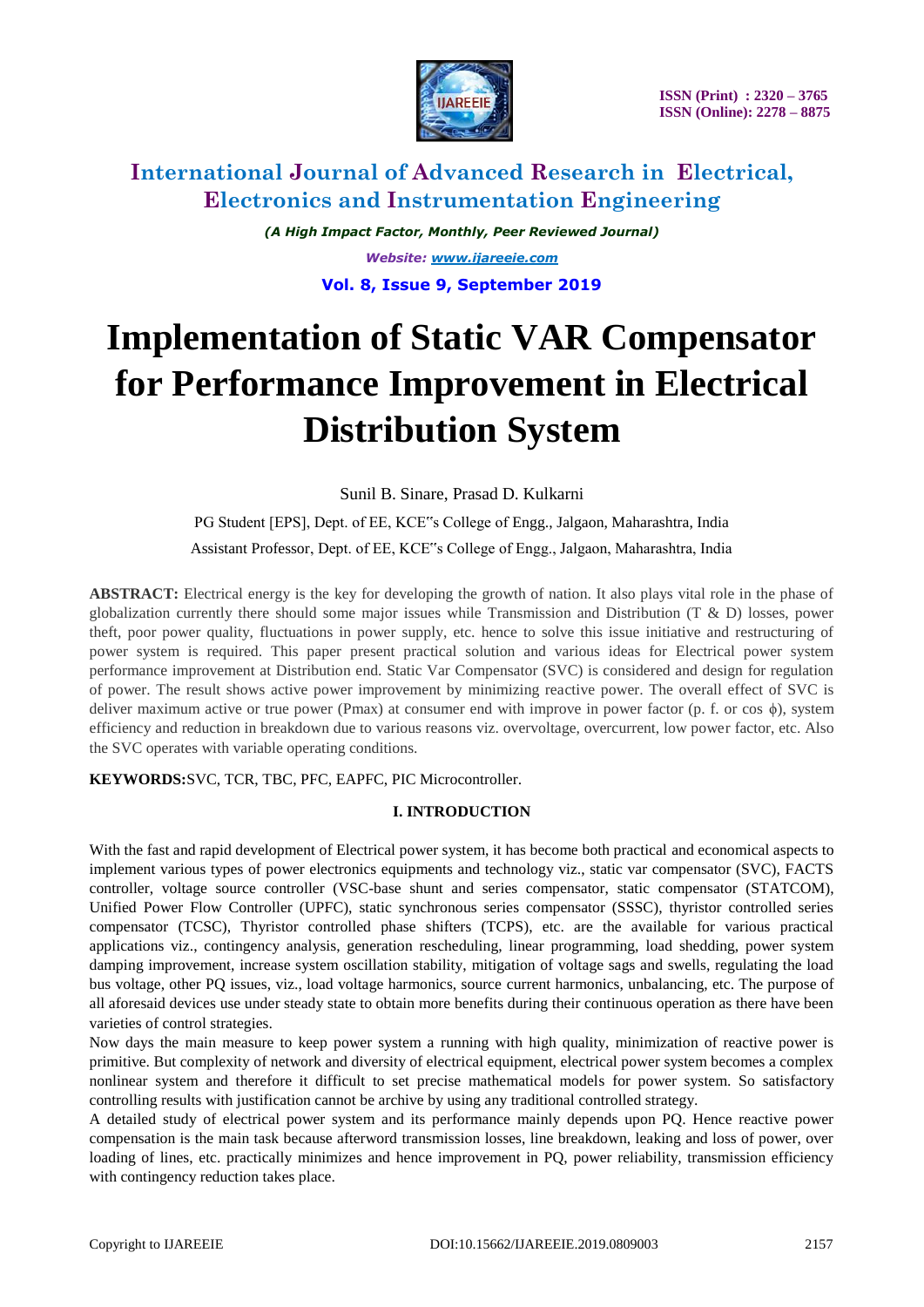

*(A High Impact Factor, Monthly, Peer Reviewed Journal)*

*Website: [www.ijareeie.com](http://www.ijareeie.com/)*

### **Vol. 8, Issue 9, September 2019**

The proposed system work determinate that there are large losses in Electrical distribution systems as the loads are wide spread, because of improper control and inadequate reactive power compensation facilities. A comprehensive SVC consist of capacitor bank in five binary sequential steps in partnership with a TCR of smallest step size is apply in the investigation work. The work shows the performance calculation through practical implementation and analytical studies on an old system. For contactor and thyristor switched capacitors a fast acting error adaptive controller is developed. The operation of switching are transient free, no need to provide inrush current limiting reactors, Thyristor controlled reactor minimum size provide small percentages of non-third harmonics, provide step less variation of reactive power which depends on load requirement so as to maintain power factor near unity. It is losed loop microcontroller system having advantages of self-regulation in adaptive mode for automatic adjustment.

#### **II. PROPOSED SYSTEM**

#### **1. Error Adaptive Power Factor Controller:**

In power systems, the power factor amendment generally comprises of fanning capacitive loads to the electrical cable so as to reduce the reactive power produced from inductive loads. The assurance of the capacitance value depends upon various parameters, for example, the voltage, current, frequency and the phase angle between the voltage and current. In this way, lots of measurements and calculations are required to branch the best capacitor esteem and decrease the power loss. Most of modern correctors use experimentation methods or are constrained to few stages of power correction.

In the light of all the developments that have been reported in the recent past, the desirable features for the controller to be developed are listed below which forms the main theme of work under taken.



**(Fig. 1: Proposed Scheme for TBC and TCR)**

#### **2. Digital KVAR Controller:**

Digital kVAR controller task is intended to improve power factor naturally at whatever point power factor falls below a specific level. As you probably are aware interest of electrical vitality is expanding step by step. An ever increasing number of inductive loads are being utilized in industry and residential applications. Inductive loads are principle explanation behind low power factor in power system. Hence we have to build up a strategy to improve power factor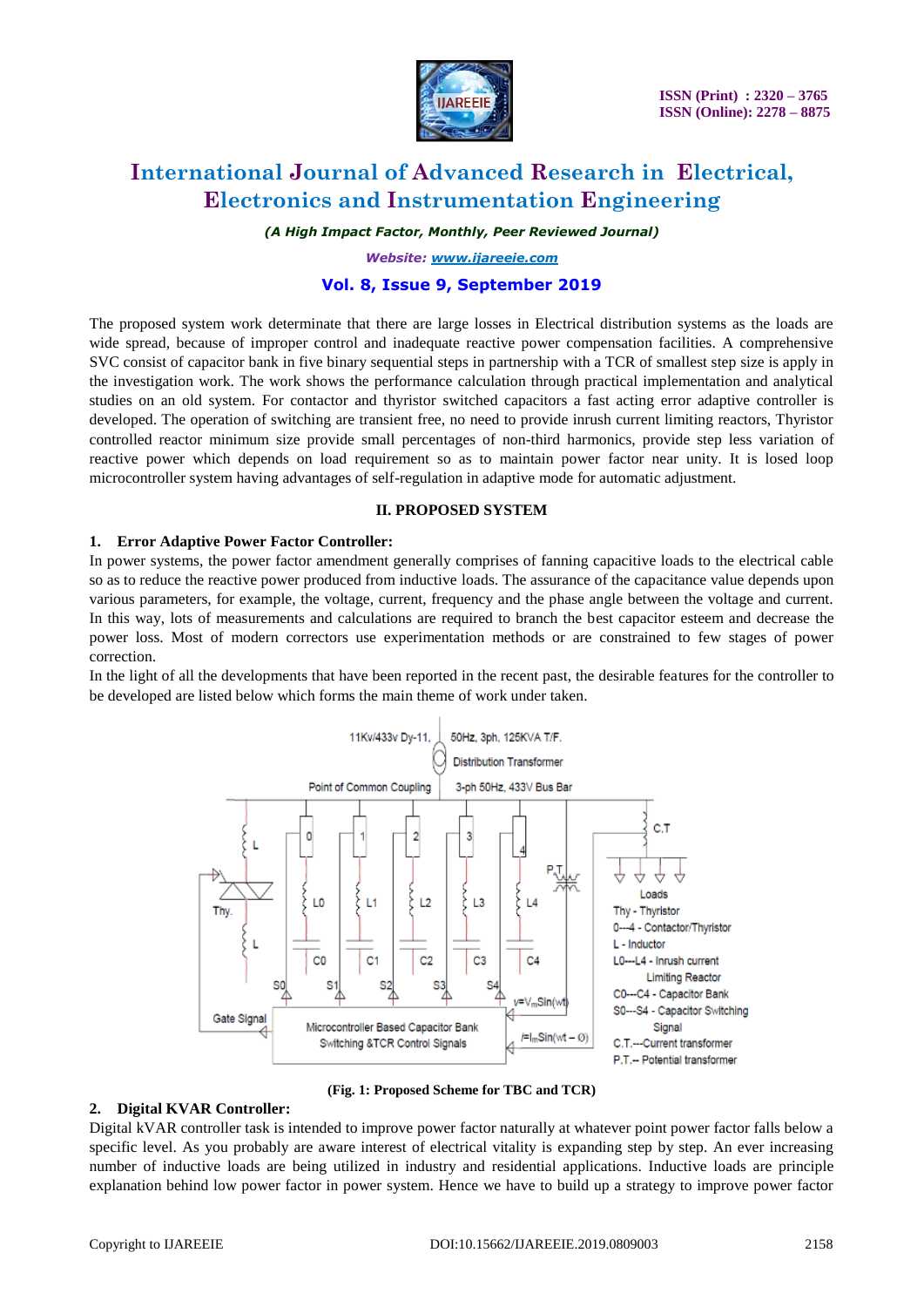

*(A High Impact Factor, Monthly, Peer Reviewed Journal)*

*Website: [www.ijareeie.com](http://www.ijareeie.com/)*

# **Vol. 8, Issue 9, September 2019**

consequently. Digital kVAR controller venture gives solution for this problem. By improving power factor of power system consequently, power system efficiency can be improved.  $KV$ Arerror =  $KV$ Arset -  $KV$ Arsensed = e (t)



**(Fig.2: Block Diagram of digital KVAr Controller)**

### **III.IMPLEMENTATION OF WORK**

#### **1. Explanation:**

The circuit consists of PIC16F877 microcontroller as a major component. In this circuit other components used are LCD display, amplifier, transistor, diode, rectifier, CT, PT, relays, resistors, capacitors, etc.

The PIC microcontroller is powered DC power supply of 5V. The power supply is built with bridge rectifier and capacitor filter. The loads which are used to check the power factor (p. f.) correction are bulb as a resistive load, exhaust fan as a inductive load, LED bulb, series R-L, R-C, L-C and R-L-C load etc. These loads are interfaced to the PIC microcontroller via relay control panel and capacitor bank. The controlling relay is interfaced the pins 17 to 20 of PIC microcontroller. The power factor of output is displayed on LCD display which is connected to pins 21 to 30 of PIC microcontroller. Once we switch on the circuit, the LCD display will show the power factor of load. PIC microcontroller detects the value of power factor and compare with the standard value. If the value of power factor is less than standard value PIC microcontroller send the signal to capacitor bank one by one through relay control panel. The capacitor bank will turn ON one by one to correct the load power factor. After successive process of capacitor banks the load power factor is found corrected to 0.99 approx. The same process is repeated for all types of loads.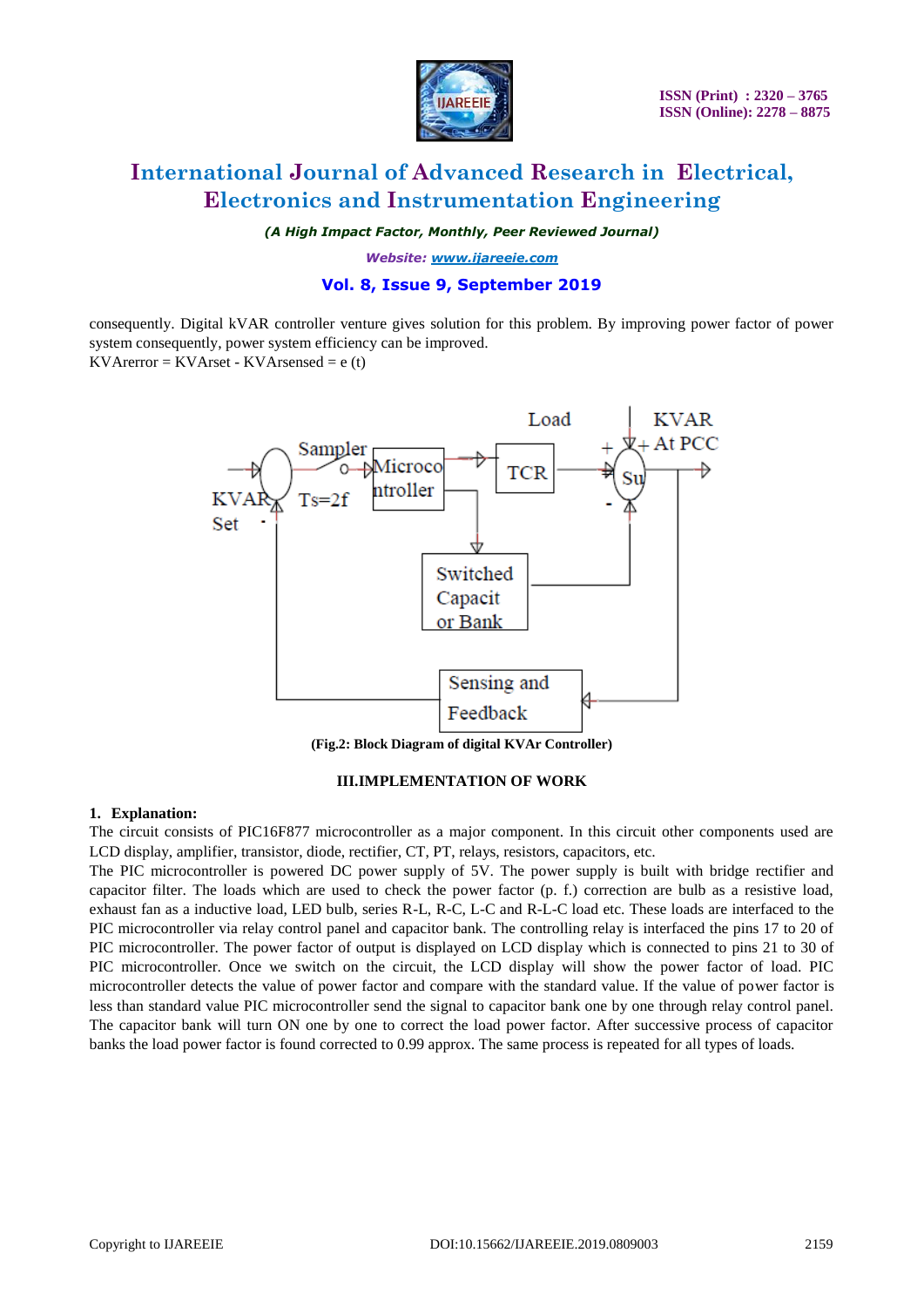

*(A High Impact Factor, Monthly, Peer Reviewed Journal)*

*Website: [www.ijareeie.com](http://www.ijareeie.com/)*

### **Vol. 8, Issue 9, September 2019**



**(Fig.3:Circuit Diagram-PFC)**

#### **2. Potential Transformer:**

Potential transformer is for the most part utilized for step down or change high voltage into low voltage. In this framework there are measuring instruments and protective relays which are working at lower voltage, so these gadgets can't be associated straightforwardly to high voltage circuit. For this reason for estimation and assurance of framework potential transformer is utilized. The other utilization of potential transformer is to confine the measuring instruments and protective relays from high voltage. Electromagnetic or Wound Type Conventional Potential Transformer and Capacitive Voltage Transformers (CVTs) are the sorts of potential transformer.



**(Fig. 4: Circuit Diagram- Potential Transformer)**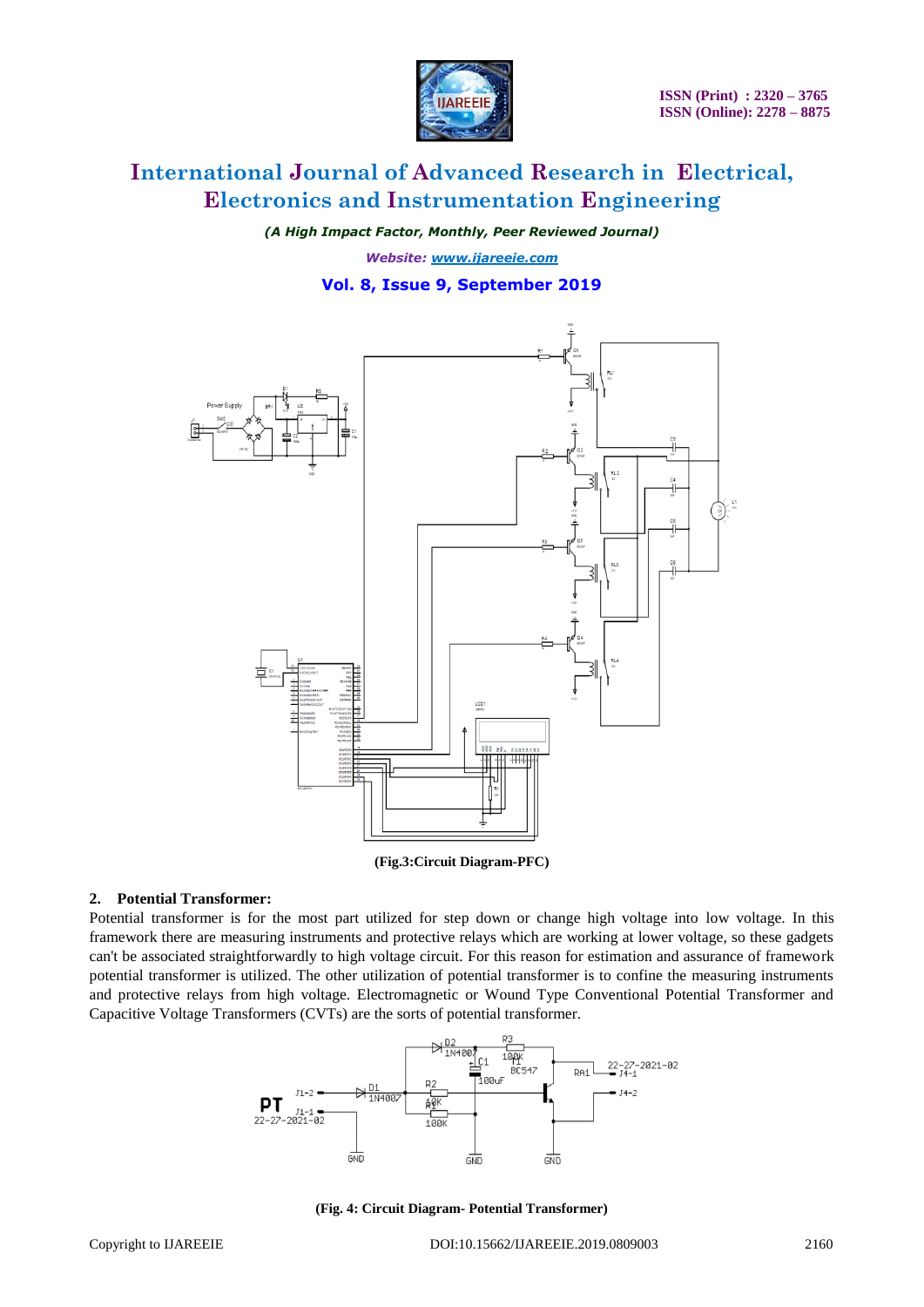

*(A High Impact Factor, Monthly, Peer Reviewed Journal)*

*Website: [www.ijareeie.com](http://www.ijareeie.com/)*

### **Vol. 8, Issue 9, September 2019**

#### **3. Current Transformer:**

A current transformer is utilized for step down or change of current from a higher incentive into a proportionate current to a lower esteem. The current created in the secondary of current transformer is corresponding to the current in primary. Current transformer changes the high estimation of current to low esteem that are anything but difficult to deal with for measuring instruments and protective devices. The current transformer is valuable for detaching the measuring instruments and protective gadgets from high current. Its secondary current is actually relative to primary current. Wound Transformer, Bar-type Current Transformer, Toroidal Current Transformer are the kinds of current change.





#### **IV. HARDWARE IMPLEMENTATION**

In hardware implementation we are used various hardware's. In this system we mainly used PIC microcontroller, 16×2 line LCD display, LM358 amplifier, BC547 transistor, IN4007 diode, AC/DC 4-channel relays, resistors and capacitors. PIC microcontroller (Programmable Interface Controller), are electronic circuits that can be customized to do a numerous tasks. They can be customized to control a generation line and some more. The PIC microcontroller are found in numerous electronic gadgets, for example, alert systems, PC control frameworks, telephones, in truth practically any electronic gadget. The PIC microcontrollers are modified and recreated by Circuit Wizard programming. A USB lead associates the PC to the programmable circuit, enabling the exchange of the program to the PIC microcontroller IC. At the point when the program has been recreated and works, it is downloaded to the PIC microcontroller circuit. The fundamental highlights of PIC microcontroller incorporate wide accessibility, minimal effort, reinventing with built in EEPROM. A LCD is an electronic display module which uses fluid precious stone to create a visible picture. The  $16\times2$  LCD show is an essential module regularly utilized in circuits. The  $16\times2$  deciphers a display 16 characters for each line in 2 such lines. In this LCD each character is shown in a 5×7 pixel framework. IC LM358-LM358 comprises of two free, high increase operational enhancers in a single bundle. Significant component of this IC is that we don't require free power supply for working of each comparator for wide scope of intensity supply. LM358 can be utilized as transducer speaker, DC addition square and so on. BC547 is a NPN bi-polar intersection transistor. A transistor, represents move of opposition, is normally used to enhance current. A little present at its base controls a bigger current at authority and producer terminals. BC547 is basically utilized for enhancement and exchanging purposes. 1N4007 is a PN intersection rectifier diode. These kinds of diodes permit just the progression of electrical flow one way as it were. Thus, it very well may be utilized for the transformation of AC capacity to DC. 1N 4007 is electrically perfect with other rectifier diodes and can be utilized rather than any of the diode having a place with  $1N400X$  arrangement. Relays are only a switches and the capacity is open and close the circuit electronically. Relays control the one circuit by opening and shutting in another circuit. Relays are normally used to switch low flows in a control circuit. Relays can control high voltage and current by having an enhancing impact since little voltage connected to a relays loop can bring about a high voltage being exchanged by the contacts. Resistors and capacitors assumes a significant job in how an electronic circuit carries on.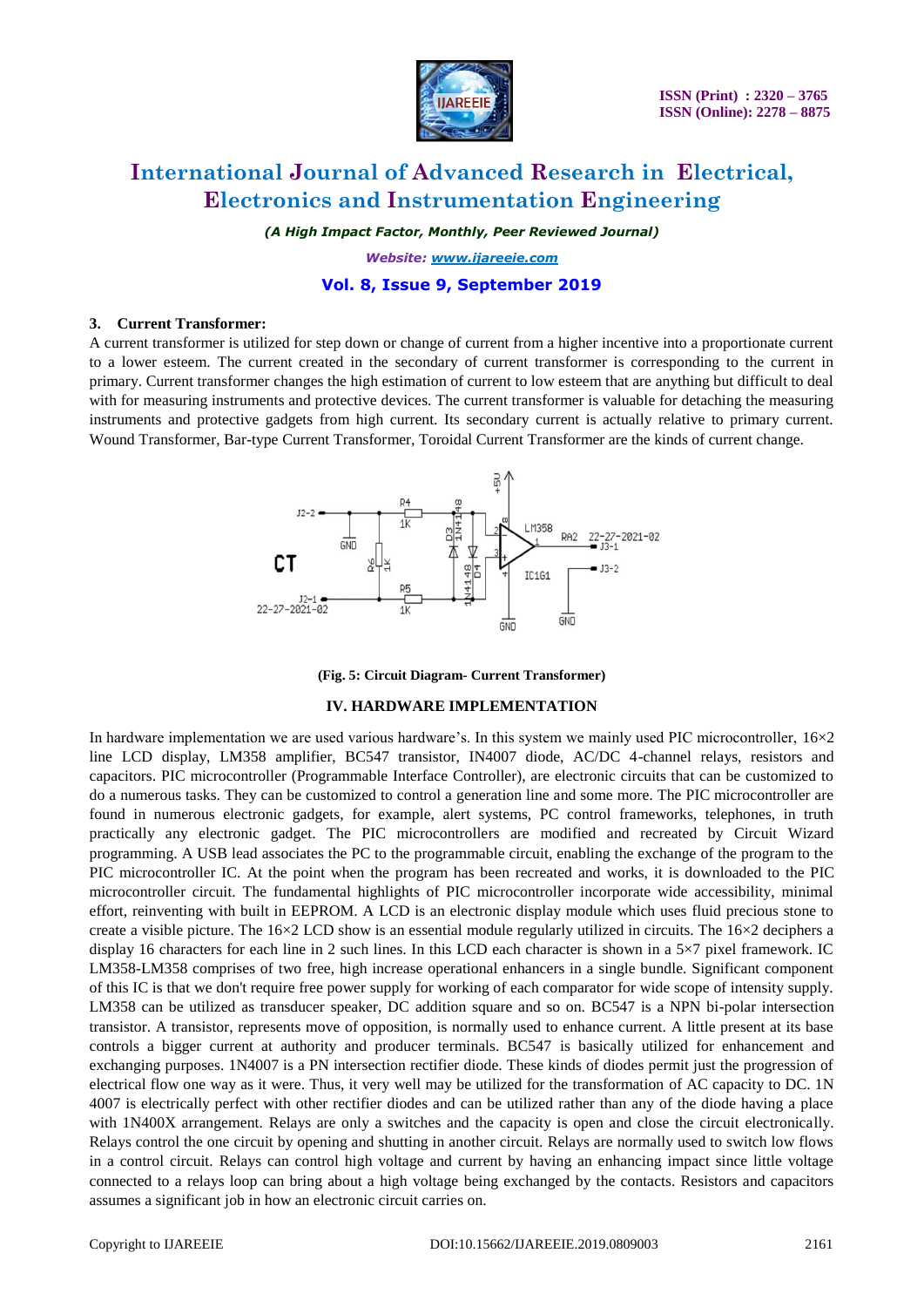

*(A High Impact Factor, Monthly, Peer Reviewed Journal)*

*Website: [www.ijareeie.com](http://www.ijareeie.com/)*

### **Vol. 8, Issue 9, September 2019**

#### **V. RESULT ANALYSIS**

In the Table 1, it shows the system performance without static VAR compensator (SVC).

| Sr.<br>No.     | Load                                          | Voltage in<br><b>Volts</b> | <b>Current</b> in<br>Amp. | P.F.          | Power in<br><b>Watts</b> |
|----------------|-----------------------------------------------|----------------------------|---------------------------|---------------|--------------------------|
|                | Fan                                           | 245                        | 0.52                      | $0.95$ (Lag)  | 90                       |
| $\overline{2}$ | Tungsten Filament Lamp (200 W)                | 238                        | 0.76                      | $1$ (Unity)   | 178                      |
| 3              | Choke Coil                                    | 240                        | 0.55                      | $0.88$ (Lag)  | 35                       |
| 4              | Capacitor                                     | 243                        | 0.38                      | $0.97$ (Lead) | 55                       |
| 5              | LED lamp                                      | 245                        | 0.19                      | $0.96$ (Lag)  | 25                       |
| 6              | Tungsten Filament Lamp $(200 W) +$ Choke Coil | 244                        | 0.38                      | $0.91$ (Lag)  | 64                       |
| 7              | $Lamp + Choke coil$                           | 245                        | 0.38                      | $0.979$ Lag)  | 62                       |

Table: 1 System Performance without SVC

In the fig 6, it shows the graph of system performance without static VAR compensator (SVC).



**(Fig. 6: System Performance without SVC)**

In the Table 2, it shows the table of system performance with static VAR compensator (SVC).

|  | Table: 2 System Performance with SVC |  |
|--|--------------------------------------|--|
|  |                                      |  |

| Sr.<br>No. | Load                                          | <b>Voltage in</b><br><b>Volts</b> | <b>Current in</b><br>Amp. | P.F.  | Power in<br>Watts |
|------------|-----------------------------------------------|-----------------------------------|---------------------------|-------|-------------------|
|            | Tungsten Filament Lamp $(200 W) +$ Choke Coil | 250                               | 0.39                      | 0.988 | 60                |
|            | $R+L+C$                                       | 250                               | 0.26                      | 0.91  | 30                |
|            | Fan                                           | 250                               | 0.55                      | 0.988 | 80                |

In the fig 7, it shows the graph of system performance with static VAR compensator (SVC).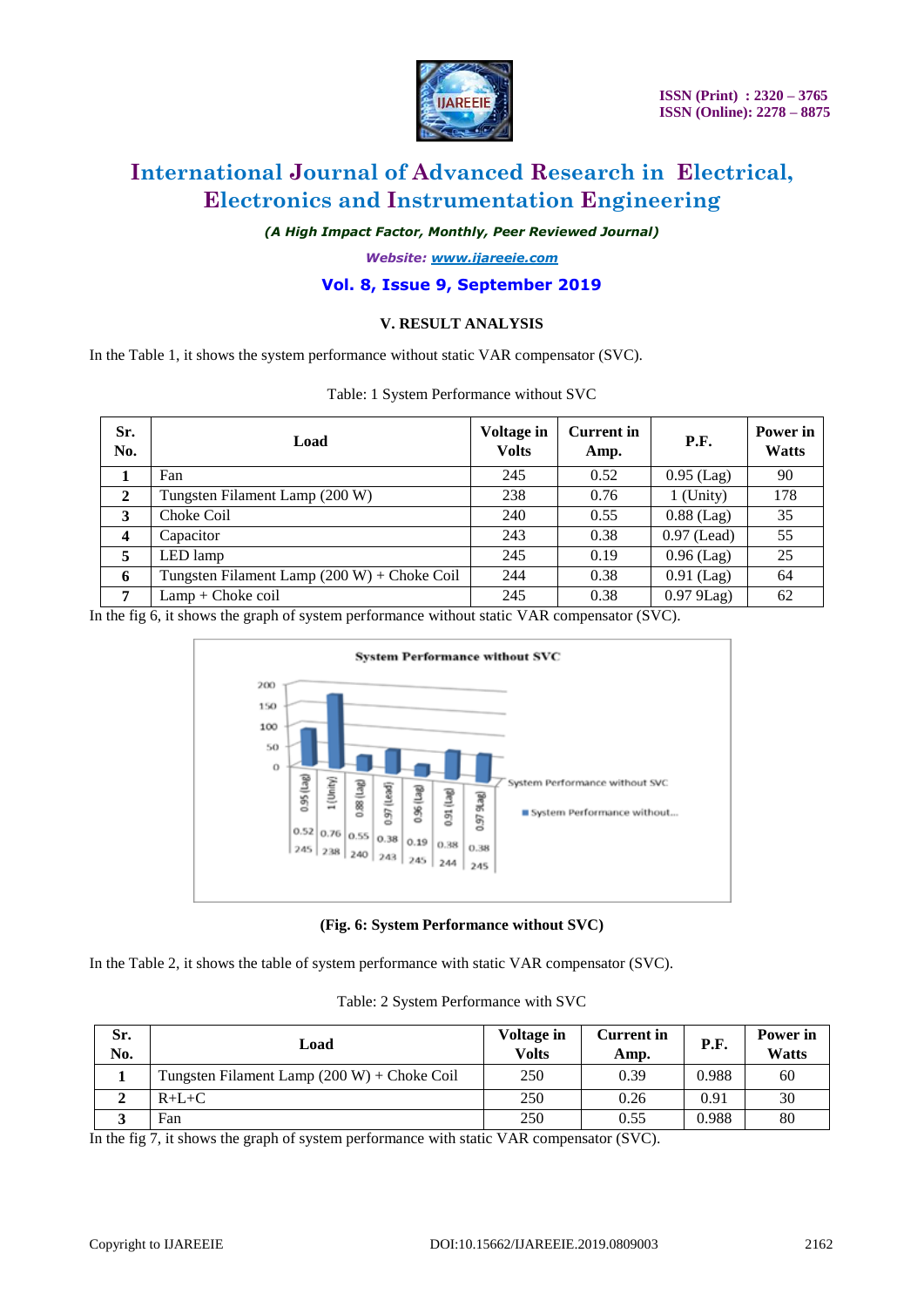

*(A High Impact Factor, Monthly, Peer Reviewed Journal)*

*Website: [www.ijareeie.com](http://www.ijareeie.com/)*

# **Vol. 8, Issue 9, September 2019**



**(Fig. 7: System Performance with SVC)**

In the Table 3, it shows the power output without static VAR compensator (SVC).

| Sr.<br>No. | Load                                          | <b>Voltage in</b><br><b>Volts</b> | <b>Current in</b><br>Amp. | <b>P.F.</b>  | Power in<br><b>Watts</b> |
|------------|-----------------------------------------------|-----------------------------------|---------------------------|--------------|--------------------------|
|            | Fan                                           | 245                               | 0.52                      | $0.95$ (Lag) | 90                       |
|            | Tungsten Filament Lamp $(200 W) +$ Choke Coil | 244                               | 0.38                      | $0.91$ (Lag) | 64                       |

### Table: 3 Power output in Watts without SVC

In the fig 8, it shows the graph of power output without static VAR compensator (SVC).



**(Fig. 8: Power output in Watts with SVC)**

In the Table 4, it shows the power output with static VAR compensator (SVC).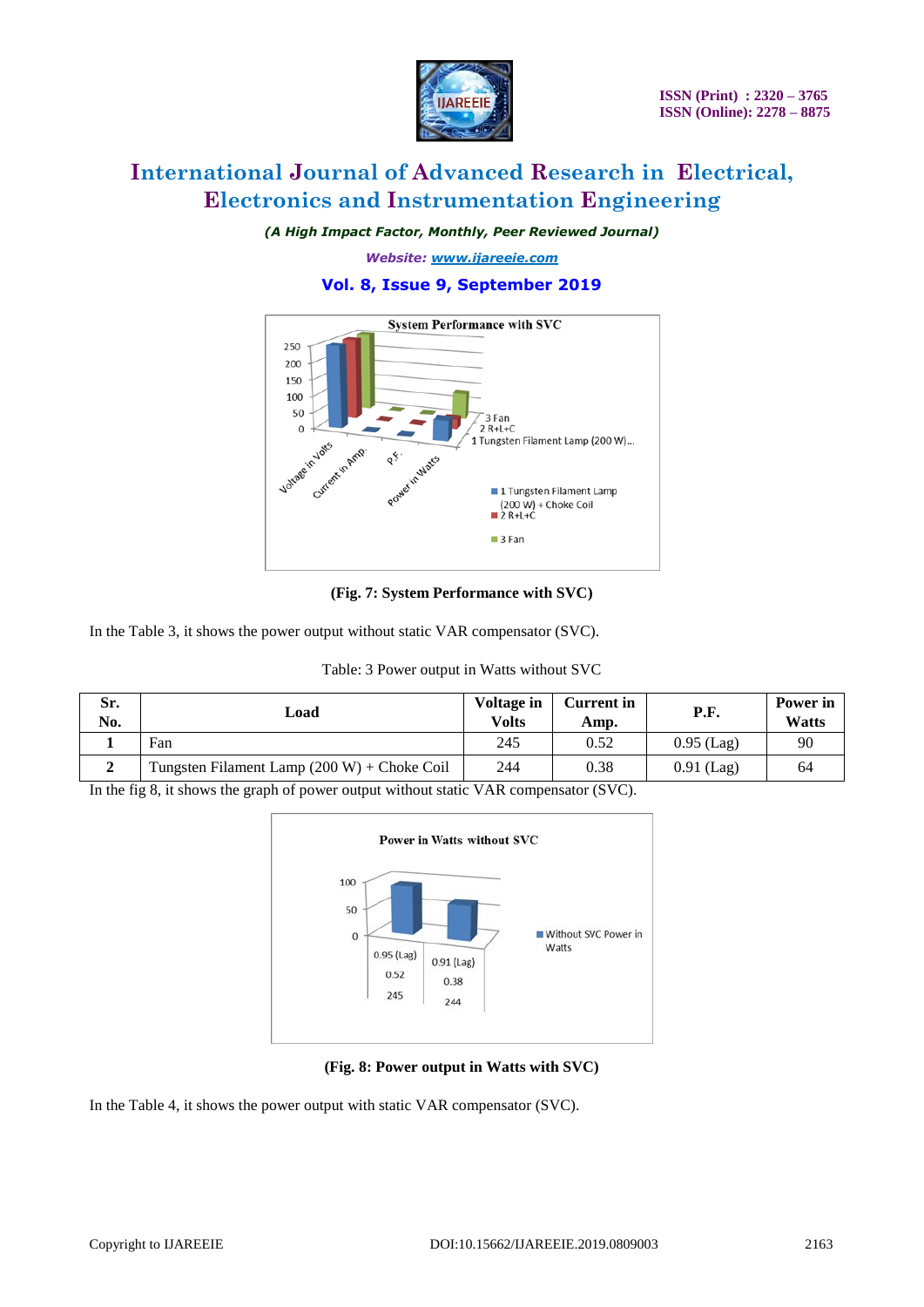

*(A High Impact Factor, Monthly, Peer Reviewed Journal)*

*Website: [www.ijareeie.com](http://www.ijareeie.com/)*

# **Vol. 8, Issue 9, September 2019**

Table: 4 Power output in Watts with SVC

| Sr.<br>No.    | Load                                          | <b>Voltage</b><br>in Volts | <b>Current</b><br>in Amp. | P.F.  | <b>Power</b><br>in<br><b>Watts</b> |
|---------------|-----------------------------------------------|----------------------------|---------------------------|-------|------------------------------------|
|               | Fan                                           | 250                        | 0.55                      | 0.988 | 80                                 |
| $\mathcal{L}$ | Tungsten Filament Lamp $(200 W) +$ Choke Coil | 250                        | 0.39                      | 0.988 | 60                                 |

In the fig 9, it shows the graph of power output with static VAR compensator (SVC).



**(Fig. 9: Power output in Watts with SVC)**

#### **VI. CONCLUSION**

A static VAR compensator comprising of capacitor bank in five double consecutive strides related to a thyristor controlled reactor of littlest advance size will be utilized to investigative work. The work will deals with the performance valuation through analytical and practical implementation on system. It will give the following benefits: Maintaining the power factor at unity, Least feeder current and loss reduction, Improvement in distribution feeder productivity, Improvement in the voltage at distribution end, Relief in most extreme interest and compelling use of transformer limit, Saving in month to month bill because of decrease in punishment by virtue of poor power factor, and decrease in most extreme interest charges, Conservation of energy happens, It is conceivable to stepless control of Q firmly coordinating with load prerequisites, the mix offers more prominent adaptability in charge, there is generous decrease in harmonics created because of little size of reactor utilized in the static VAR compensator.

#### **REFERENCES**

- [1] M Halonen, UdoKleyenstuber, "SVC for resonance control in Nam Power electrical power system", 0-7803-7173-9/01© 2001 IEEE.
- [2] F.M. EL–KADY, "Contingency Analysis in the Presence of Series FACTS in Power Systems", 0-7803-7285-9/01(C) 2001 IEEE.
- [3] Lan-Fang Li, Kai-Pei Liu, Li Ma, "Intelligent Control Strategy of SVC", 2005 IEEE/PES Transmission and Distribution Conference & Exhibition: Asia and Pacific Dalian, China.
- [4] D. Jovcic, Member IEEE and K Kahle, "Fast Feedforward SVC Controller for Improving Power Quality of Super Proton Synchrotron", 1- 4244-0493-2/06©2006 IEEE.
- [5] Fadhel A. Albasri, T.S. Sidhu, Rajiv K. Varma, "Mitigation of Adverse Effects of Midpoint Shunt- FACTS Compensated Transmission Lines on Distance Protection Schemes", 1-4244-1298-6/07©2007 IEEE.
- [6] Fadhel A. Albasri, Tarlochan Singh Sidhu and Rajiv K. Varma, "Performance Comparison of Distance Protection Schemes for Shunt FACTS Compensated Transmission Lines", IEEE Transactions on Power Delivery, Vol. 22, No. 4, October 2007.
- [7] Yi-KuanKe, "Performance Measurement of Static Var Compensators in Distribution System", SICE Annual Conference 2010.
- [8] Rajesh Gupta, Arindam Ghosh and Avinash Joshi, "Performance Comparison of VSC-Based Shunt and Series Compensators Used for Load Voltage Control in Distribution Systems", IEEE Transactions on Power Delivery, Vol. 26, No. 1, January 2011.